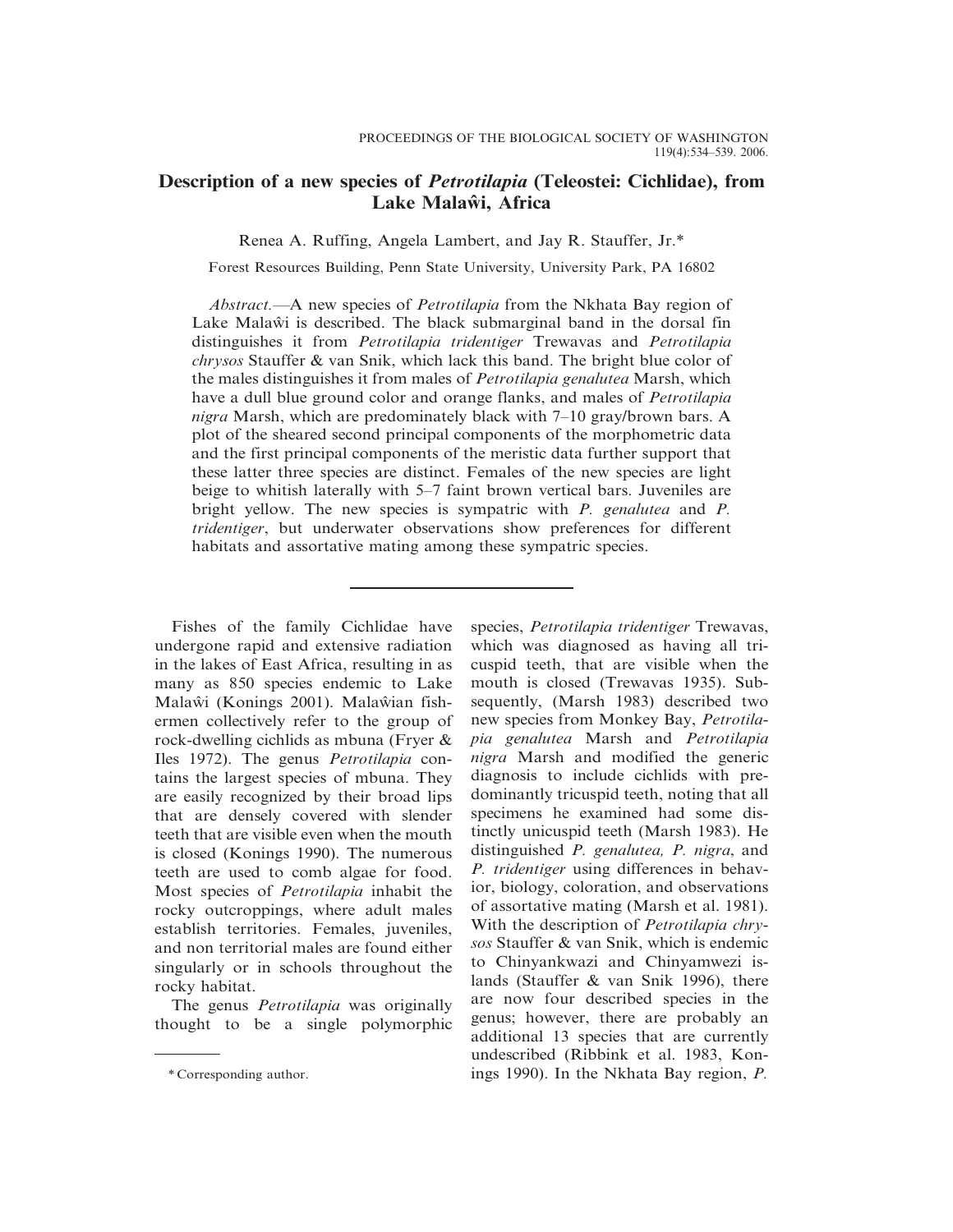tridentiger, P. genalutea, and three different color forms, small blues, browns, and a smaller yellow form have been observed (Konings 1990). The purpose of this paper is to describe a new species of Petrotilapia from Nkhata Bay that includes all three color forms.

### Materials and Methods

Adult fishes were collected while SCU-BA diving, by chasing them into a monofilament net. The fish were anesthetized, pinned, and immediately fixed in 10% formalin. Counts and measurements follow Barel et al. (1977) and Stauffer (1991, 1994) with the following modification. Head depth was measured from the hyoid symphysis to the top of the head (jaws not extended) at a  $90^\circ$  angle to the horizontal body axis. Following abbreviations are used in the tables: ADAA—anterior insertion of dorsal fin to anterior insertion of anal fin; ADPA—anterior insertion of dorsal fin to posterior insertion of anal fin; PDAA—posterior insertion of dorsal fin to anterior insertion of anal fin; PDPA—posterior insertion of dorsal fin to posterior insertion of anal fin; PDVC—posterior insertion of dorsal fin to ventral portion of caudal fin; PADC posterior insertion of anal fin to dorsal portion of caudal fin; ADP2—anterior insertion of dorsal fin to insertion of pelvic fin; PDP2—posterior insertion of dorsal fin to insertion of pelvic fin. Institutional abbreviations follow (Leviton et al. 1985), except UMBC, University of Malaŵi, Bunda College.

Morphometric data were analyzed using sheared principal component analysis (SPCA), which factors the covariance matrix and restricts size variation to the first principal component (Humphries et al. 1981, Bookstein et al. 1985). Meristic data were analyzed using principal component analysis (PCA) in which the correlation matrix was factored. Comparisons among species were illustrated by plotting the sheared second principal component of the morphometric data against the first principal component of the meristic data.

### Petrotilapia microgalana, new species Fig. 1

Holotype.—PSU 3389, adult male, 103.7 mm SL, Nkhata Bay, Lake Malaŵi, Malaŵi, Africa, 14 March, 1995.

Paratypes.—PSU 3390, 13 (80.4– 114.3 mm SL); UMBC (University of Malaw̃i, Bunda College) 0003, 3 (92.9– 101.7 mm SL); AMNH 238686, 5 (86.4– 102.9 mm SL) data as for holotype.

Diagnosis.—The presence of predominately tricuspid teeth in both the upper and lower jaws that are visible when the mouth is closed clearly places P. microgalana in the genus Petrotilapia. Pigmentation and color patterns of P. microgalana distinguish it from all described species of Petrotilapia. The black submarginal band in the dorsal fin (Fig. 1) distinguishes *P. microgalana* from *P.* tridentiger and P. chrysos. Males of P. microgalana have a bright blue ground color along the flanks with 5–7 faint black vertical bars and a blue head. Males of P. genalutea have a dull blue ground color laterally with orange color along the flanks, 5–7 black vertical bars, and orange/yellow cheeks, while males of P. nigra are predominately black with 7–10 gray/brown vertical bars.

Description.—Morphometric and meristic data are shown in Table 1. Jaws isognathus (Fig. 1); 6–10 rows of teeth in upper and 5–10 rows in lower jaw; most teeth in outer and inner rows tricuspid. Pectoral fins of holotype with 13 rays and 12–14 in paratypes. Scales along lateral side ctenoid; holotype with 32 lateral-line scales; paratypes with 32–33; pored scales posterior to hypural plate 1–2. Three to four scale rows on cheek. Gill rakers on first ceratobranchial 10–11 with 3 on the epibranchial.

Lateral body coloration of territorial males blue with 5–7 faint black vertical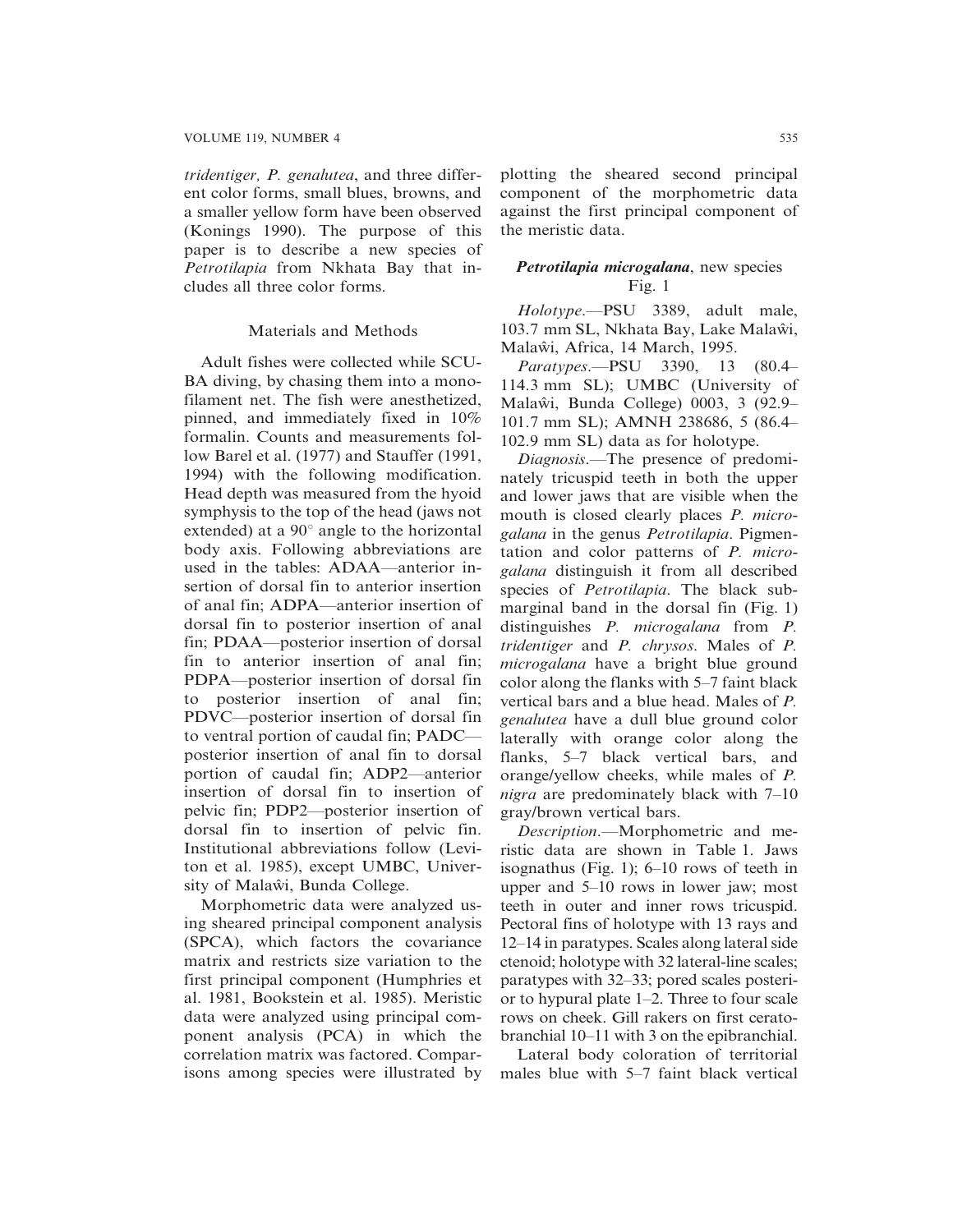

Fig. 1. Petrotilapia microgalana holotype, PSU 3389, 103.7 mm SL, Nkhata Bay, Lake Malaŵi, Malaŵi, Africa.

bars. Chest and belly yellow or orange. Head blue with one broad black interorbital bar, black opercle spot, and faint yellowish orange gular region with micromelanophores. Proximal two-thirds of dorsal fin gray with black submarginal band, light blue lappets, and orange tips. Caudal fin with blue membrane, gray rays, and orange tips. Anal fin clear with micromelanophores and 3 orange ocelli. Pelvic and pectoral fins gray with pale blue leading edge. Females with light brown to bright gold lateral body coloration with 5–7 faint brown vertical bars below dorsal fin and series of dark brown blotches running mid-laterally along body. Juveniles bright yellow.

Distribution.—All type specimens were collected from Nkhata Bay, Lake Malaw̃i. Konings (1990) postulates the distribution for this species ranges from Bandawe Point to Cape Manulo, a distance of some 84 km along the west coast of Lake Malawi.

### Discussion

We compared the holotype and 21 paratypes of P. microgalana with the other two species of Petrotilapia, which contain a black submarginal band in the dorsal fin, *P. genalutea* (PSU 3456 ( $n =$ 10); paratypes BMNH 1981.2.2  $(n = 5)$ ; holotype BMNH 1981.2.2:221) and P. *nigra* (PSU 3455 ( $n = 5$ ) and PSU 3458  $(n = 5)$  holotype BMNH 81.2.2:206). We could not find a single morphometric or meristic character that did not overlap among these three species (Table 1). Although we did not clear and stain the specimens, we did dissect some of the lower pharyngeal bones and found no differences. It should be noted that many tooth characters in these fishes are phenotypically plastic and, thus, may not provide reliable evidence even if differences were observed (Stauffer & Gray 2004). Petrotilapia microgalana is distinct from other Petrotilapia species that have a black submarginal band in the dorsal fin. The plot of the sheared second principal components of the morphometric data versus the first principal components of the meristic data shows that P. microgalana is clearly distinct from P. genalutea and P. nigra (Fig. 2), in that the minimum polygon cluster formed by individuals of P. microgalana does not overlap with the clusters formed by either P. genalutea nor P. nigra. Size accounts for 85% and the second principal component accounts for 3.5% of the total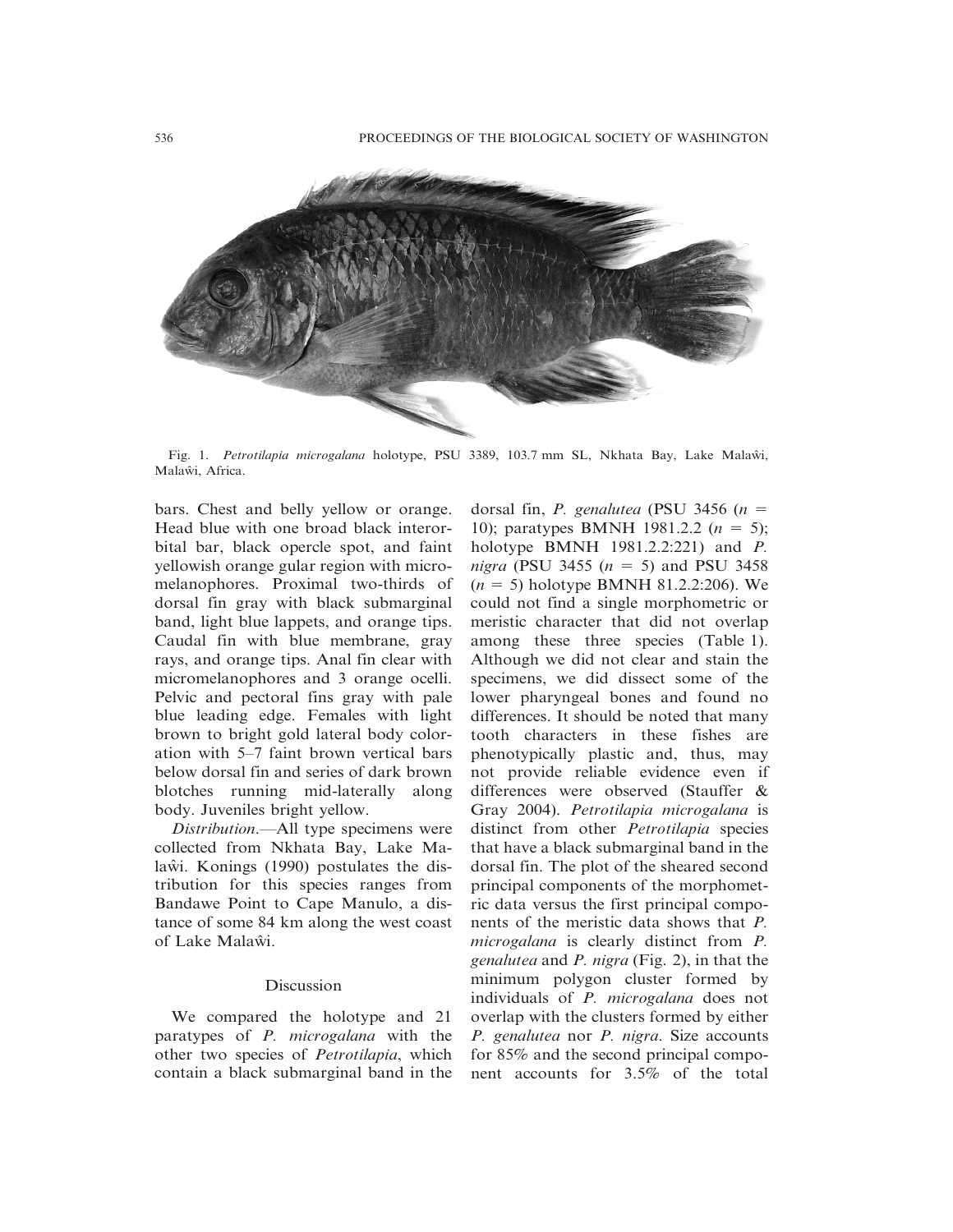## VOLUME 119, NUMBER 4 537

| Table 1.—Morphometric and meristic values of <i>Petrotilapia microgalana</i> ( $n = 22$ ), <i>Petrotilapia genalutea</i> |  |
|--------------------------------------------------------------------------------------------------------------------------|--|
| (6), and <i>Petrotilapia nigra</i> (10) collected from Nkhata Bay, Lake Malawi, Malawi, Africa. Mean for P.              |  |
| <i>microgalana</i> includes holotype. See Materials and Methods for explanation of abbreviations.                        |  |

| Variable                    | Petrotilapia microgalana |                |                 |                  | Petrotilapia genalutea |               | Petrotilapia nigra |                  |
|-----------------------------|--------------------------|----------------|-----------------|------------------|------------------------|---------------|--------------------|------------------|
|                             | Holotype                 | $\bar{X}$      | $\overline{SD}$ | Range            | $\bar{X}$              | Range         | $\bar{X}$          | Range            |
| Standard length, mm         | 103.7                    | 95.4           | 8.2             | 80.4-114.3 111.5 |                        | 90.4-120.6    |                    | 107.7 91.8-117.3 |
| Head length, mm             | 33.4                     | 29.7           | 3.2             | $23.1 - 36.7$    | 33.7                   | $26.9 - 36.5$ |                    | 33.7 27.1 - 37.5 |
| Percent standard length     |                          |                |                 |                  |                        |               |                    |                  |
| Head length                 | 32.2                     | 31.0           | 0.9             | $28.7 - 32.5$    | 30.2                   | $28.9 - 31.6$ |                    | 31.3 29.5-32.4   |
| Snout to dorsal-fin origin  | 37.5                     | 34.4           | 1.3             | $32.2 - 37.5$    | 32.4                   | $31.3 - 34.1$ |                    | 32.9 30.5 - 34.6 |
| Snout to pelvic-fin origin  | 42.1                     | 39.4           | 1.7             | $36.6 - 42.2$    | 38.6                   | 36.0-40.9     |                    | 38.4 36.8-41.0   |
| Dorsal-fin base length      | 59.8                     | 61.6           | 1.3             | $59.5 - 63.9$    | 61.9                   | $58.2 - 64.1$ |                    | 61.4 59.2 - 64.6 |
| <b>ADAA</b>                 | 51.7                     | 54.3           | 1.3             | $51.7 - 56.8$    | 54.6                   | $51.8 - 57.0$ |                    | 55.0 53.7-56.4   |
| <b>ADPA</b>                 | 61.7                     | 65.0           | 1.4             | $61.7 - 67.6$    | 65.0                   | $61.5 - 67.3$ |                    | 65.6 64.2 - 67.3 |
| <b>PDAA</b>                 | 30.6                     | 32.2           | 1.1             | $29.6 - 34.6$    | 32.3                   | $30.4 - 34.2$ |                    | 31.6 31.0 - 32.6 |
| <b>PDPA</b>                 | 15.1                     | 16.4           | 0.7             | $15.1 - 17.9$    | 16.1                   | $15.2 - 17.1$ | 15.5               | $9.1 - 17.0$     |
| <b>PADC</b>                 | 19.6                     | 20.7           | 0.8             | $19.2 - 22.3$    | 20.9                   | $19.9 - 22.0$ |                    | 20.1 18.9-21.5   |
| <b>PDVC</b>                 | 17.6                     | 18.6           | 0.5             | $17.6 - 19.6$    | 18.5                   | $17.9 - 19.1$ |                    | 18.0 17.2-18.9   |
| PDP <sub>2</sub>            | 56.2                     | 57.0           | 1.4             | $54.1 - 59.4$    | 57.9                   | $56.3 - 60.8$ |                    | 58.0 56.1 - 60.6 |
| ADP <sub>2</sub>            | 38.3                     | 37.1           | 1.6             | $33.5 - 39.7$    | 36.4                   | $34.0 - 38.2$ |                    | 36.8 34.9 - 38.4 |
| Caudal peduncle length      | 13.8                     | 14.2           | 0.9             | $12.2 - 16.3$    | 14.8                   | $11.8 - 16.4$ |                    | 13.6 12.2-14.7   |
| Least caudal peduncle       | 14.1                     | 13.8           | 0.9             | $12.9 - 14.8$    | 13.6                   | $13.0 - 14.3$ |                    | 13.7 12.9 - 14.4 |
| depth                       |                          |                |                 |                  |                        |               |                    |                  |
| Percent head length         |                          |                |                 |                  |                        |               |                    |                  |
| Snout length                | 39.6                     | 38.9           | 0.3             | 33.4 45.5        | 37.3                   | 34.4-42.1     |                    | 40.2 37.4 41.6   |
| Postorbital head length     | 40.0                     | 38.6           | 1.7             | $35.1 - 41.1$    | 38.6                   | $35.1 - 41.7$ |                    | 38.7 37.0 - 39.9 |
| Horizontal eye diameter     | 30.7                     | 30.1           | 3.0             | $27.5 - 33.5$    | 31.4                   | $27.4 - 34.5$ |                    | 29.0 27.3-32.3   |
| Vertical eye diameter       | 28.7                     | 30.2           | 1.8             | 25.4 - 32.9      | 32.0                   | $28.3 - 35.2$ |                    | 28.9 26.4 - 32.0 |
| Head depth                  | 72.4                     | 74.0           | 5.7             | 64.4 - 82.7      | 72.5                   | $61.6 - 81.7$ |                    | 77.0 69.7-84.1   |
| Preorbital depth            | 24.1                     | 23.0           | 1.8             | $19.7 - 26.4$    | 24.1                   | $22.1 - 28.2$ |                    | 24.1 22.7-25.5   |
| Cheek depth                 | 28.0                     | 27.3           | 2.3             | 21.8-32.5        | 27.9                   | $25.3 - 33.5$ |                    | 26.2 22.0-29.2   |
| Lower jaw length            | 36.2                     | 34.4           | 2.3             | $32.0 - 3 - 7.5$ | 35.6                   | $30.5 - 41.2$ |                    | 33.1 29.7-36.0   |
| Counts                      |                          |                | Mode Frequency  | Range            | X                      | Range         | X                  | Range            |
| Dorsal-fin spines           | 17                       | 17             | 59              | $17 - 19$        | 18                     | $17 - 19$     | 18                 | $17 - 18$        |
| Dorsal-fin rays             | 9                        | 9              | 63.4            | $9 - 10$         | 9                      | $9 - 10$      | 9                  | $8 - 10$         |
| Anal-fin spines             | 3                        | 3              | 100             |                  | 3                      |               | 3                  |                  |
| Anal-fin rays               | 8                        | 8              | 60              | $7 - 8$          | 8                      | $8 - 9$       | 8                  | $7 - 9$          |
| Pelvic-fin rays             | 5                        | 5              | 100             |                  | 5                      |               | 5                  |                  |
| Pectoral-fin rays           | 13                       | 13             | 50              | $12 - 14$        | 14                     | $13 - 14$     | 13                 | $13 - 14$        |
| Lateral line scales         | 33                       | 32             | 54              | $32 - 33$        | 30                     | $29 - 33$     | 30                 | $30 - 32$        |
| Pored scales post. lat line | $\overline{2}$           | $\overline{2}$ | 95              | $1 - 2$          | $\overline{2}$         | $0 - 2$       | $\mathfrak{2}$     | $0 - 2$          |
| Scale rows cheek            | $\overline{4}$           | 3              | 68              | $3 - 4$          | $\overline{4}$         | $3 - 4$       | 3                  |                  |
| Gill rakers 1st             | 11                       | 10             | 77              | $10 - 11$        | 10                     | $9 - 11$      | $9 - 10$           | $9 - 11$         |
| ceratobranchial             |                          |                |                 |                  |                        |               |                    |                  |
| Gill rakers 1st             | 3                        | 3              | 100             |                  | 3                      | $2 - 3$       | 3                  | $2 - 3$          |
| epibranchial                |                          |                |                 |                  |                        |               |                    |                  |
| Teeth outer left lower jaw  | 11                       | 13             | 41              | $9 - 15$         | 19                     | $12 - 21$     | 18                 | $14 - 18$        |
| Teeth rows upper jaw        | 6                        | 6              | 59              | $6 - 10$         | 11                     | $7 - 13$      | 13                 | $8 - 13$         |
| Teeth rows lower jaw        | 8                        | 7/8            | 27              | $5 - 10$         | 11                     | $9 - 17$      | 18                 | $14 - 18$        |

variation. Variables with the highest loadings on the sheared second principal component in decreasing order of importance are snout length, caudal peduncle length, and head depth. The first principal component of the meristic data explains 56.6% of the variance. Variables with the highest standardized scoring coefficients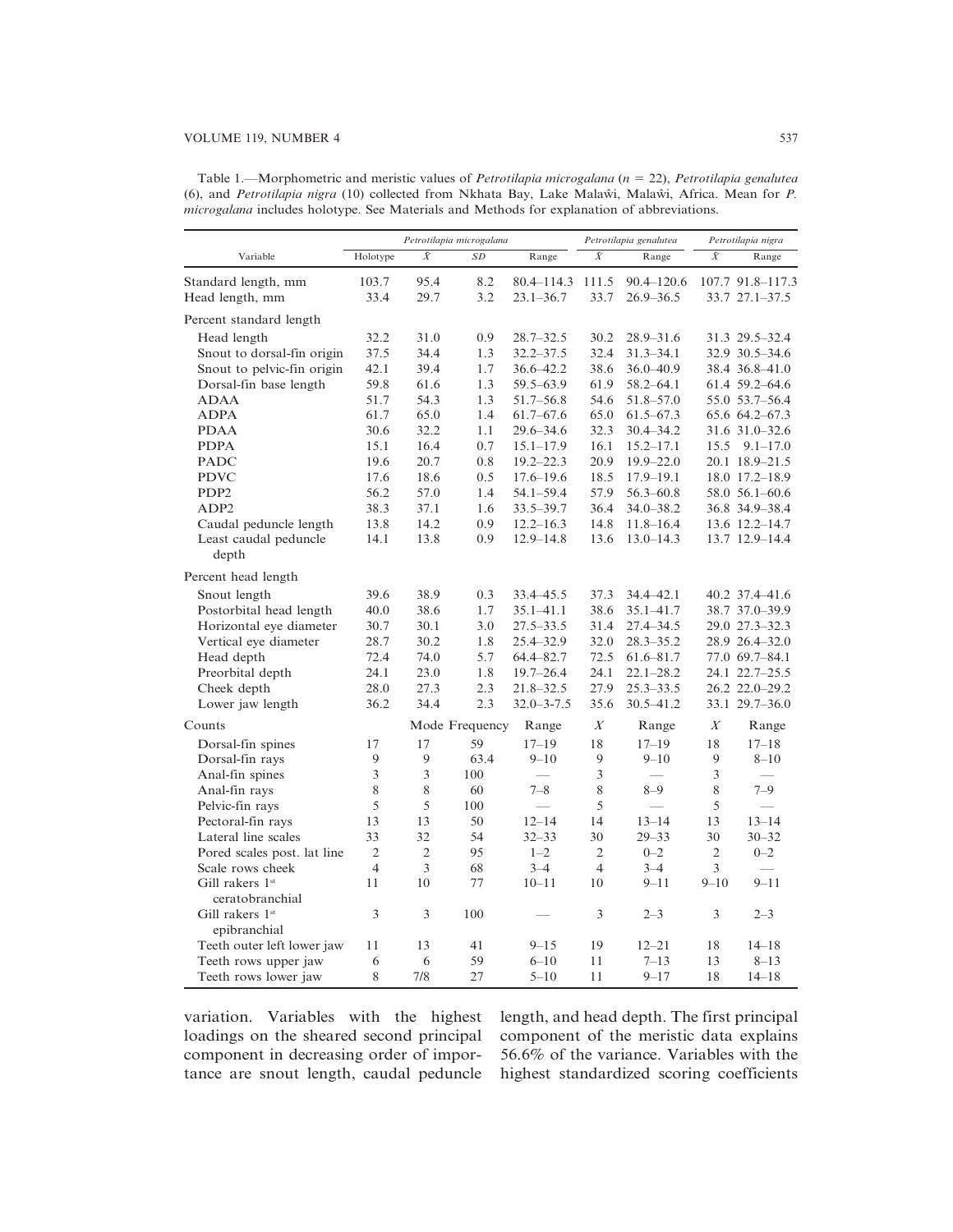

Fig. 2. Plot of the first principal component of the meristic data and the second sheared principal component of the morphometric data of Petrotilapia microgalana, Petrotilapia genalutea, and Petrotilapia nigra.

on the first principal component in decreasing order are teeth rows on the lower jaw, teeth rows on the upper jaw, number of teeth on the left lower jaw, and number of gill-rakers on the outer ceratobranchial.

Unique color patterns among cichlids, especially the males, are recognized as sufficient to diagnose valid species (Barlow 1974, Barel et al. 1977, Stauffer et al. 1995). Pigmentation and color patters of P. microgalana distinguish it from all described species of Petrotilapia. The juveniles of this species, which are found at shallower depths, appear bright yellow, which resemble females and juveniles of P. chrysos; however, P. chrysos lacks the submarginal band in the dorsal fin, which is present in juveniles, adult females, and adult males of P. microgalana. Neither of the sympatric species, P. tridentiger or P. genalutea, have juveniles that are yellow. Additionally, multivariate analysis demonstrated that P. microgalana is distinguished from other congeners (i.e., P. genalutea and P. nigra), which possess this band in the dorsal fin. Our recogni-

tion of three distinct species at Nkhata Bay (i.e., P. tridentiger, P. genalutea, and P. microgalana) is further supported by differences in preferred depths among the three species (Konings 1990), with P. microgalana occurring deeper than the other two species and observations documenting assortative mating of the three species (Marsh et al. 1981).

### Acknowledgments

The authors wish to thank the government of Malaw≀ for providing the necessary permits to collect fishes and S. Grant for providing transport on the lake. Funding was provided by the NSF/NIH joint program in ecology of infectious diseases (DEB-0224958). Fishes were collected and processed under the research permit issued to the Molecular Biology and Ecology Research Unit (MBERU), University of Malaŵi and the approval of the Animal Use and Care Committee at Pennsylvania State University (IACUC #16945; 00R084).